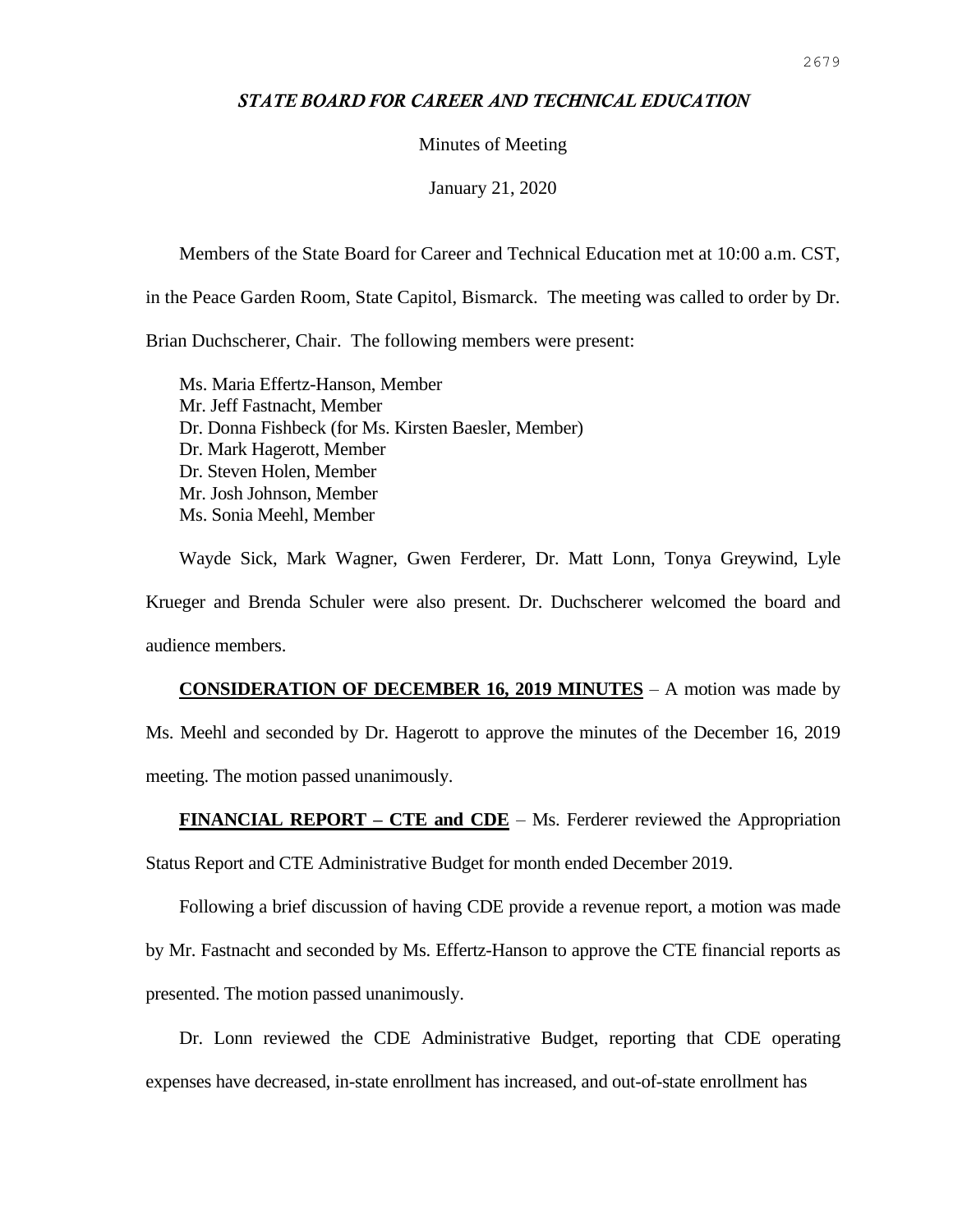decreased. Dr. Lonn also reported that the requested revenue information is being worked on and will be provided to the board as soon as it is available.

Following a brief discussion on CDE revenue information, a motion was made by Mr. Johnson and seconded by Dr. Hagerott to approve the CDE financial report as presented. The motion passed unanimously.

**STATE DIRECTOR'S REPORT** – Mr. Sick reported on meetings and activities he has been involved in which included: Workforce Development Council and Economic Development Foundation joint meeting; K-12 Coordinating Council; Educator Pathway visit at Sheyenne High School; ESSA Choice Ready Subcommittee; GNDC CEO Roundtable in Minot; Education Policy Committee meeting which discussed teacher mentorship and dual credit opportunities; Professional Development Conference registration process which will utilize national ACTE services free of charge; review of the agency's program approval and application process, teacher credentialing and application process and automating forms and processes.

Mr. Sick reported that Ms. Tracy Becker will provide a demonstration on the proposed automation of forms which should provide more efficiency.

Upcoming meetings and activities Mr. Sick will be involved in include: coordinating a mentorship program meeting to partner with DPI, ESPB, NDSU and CTE; photo opportunity with the Governor and Lt. Governor supporting the Proclamation of CTE Month in February; PK-12 Education Vision Committee; CDE, CTE and Lake Region State College meeting to discuss dual credit; CTE Administrators quarterly meeting; PK-12 Coordinating Council; Para to Professional meeting; supporting national CTE month by requesting videos from the field on what CTE means to them that will be used on social media; Indian Education Advisory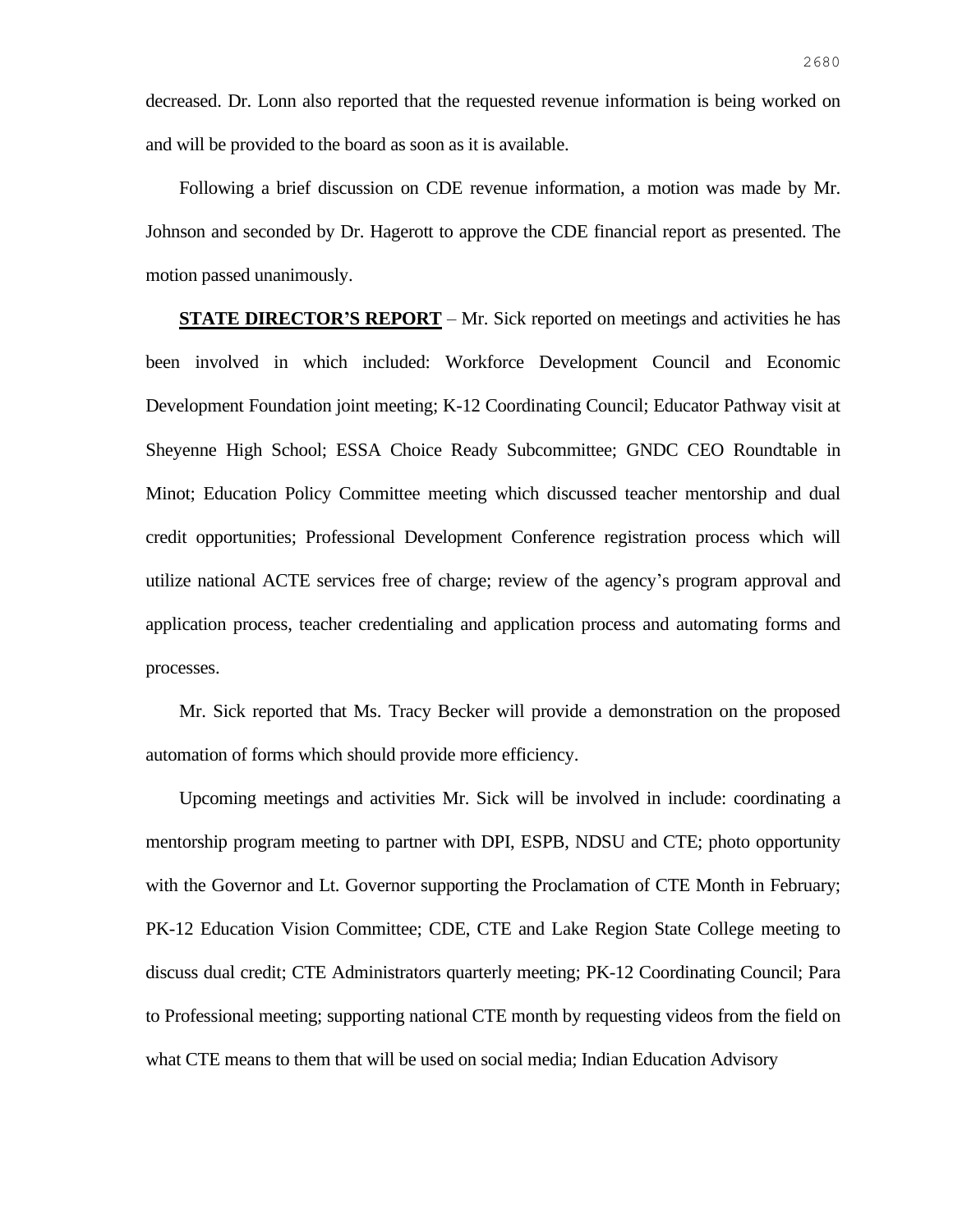Council; WDC Career Exploration Subcommittee; and, Governor's Strategy Review in April that will involve CTE and CDE.

Discussion was held on Native American graduation rates and Ms. Effertz-Hanson reported that Ms. Baesler was interviewed on Prairie Public where she recognized and commended CTE on its role and impact of improving Native American graduation rates.

Discussion was then held on requirements of the Higher Learning Commission, dual credit, and the meeting that will be held with CTE/CDE and Lake Region State College. It was agreed that a one-stop shop for on-line dual credit through CDE would be beneficial and that a partnership, not competition, needs to be developed among the University System and CTE/CDE in order to expand dual credit opportunities and fill in the gaps that currently exist across the state.

Following discussion, the Board thanked Mr. Sick for his report.

**CDE REPORT** – Dr. Lonn reported that the dual credit meeting between CTE/CDE and Lake Region State College is an information gathering session to get a better understanding of what is currently available and how could it be expanded to provide a service that schools, parents and students see a value in.

Discussion continued on dual credit and it was agreed that the vision would be to have a system where the Center for Distance Education bridges connections with schools and universities to help students across the state with on-line dual credit opportunities; where CDE would be the gatekeeper of all on-line dual credit information.

Following further discussion, Mr. Sick and Dr. Lonn will provide the board with feedback from the meeting.

Dr. Lonn reported that revenue of \$525,205 was raised and CDE has spending authority of just over \$3 million. A question was raised as to CDE's revenue projections. Dr. Lonn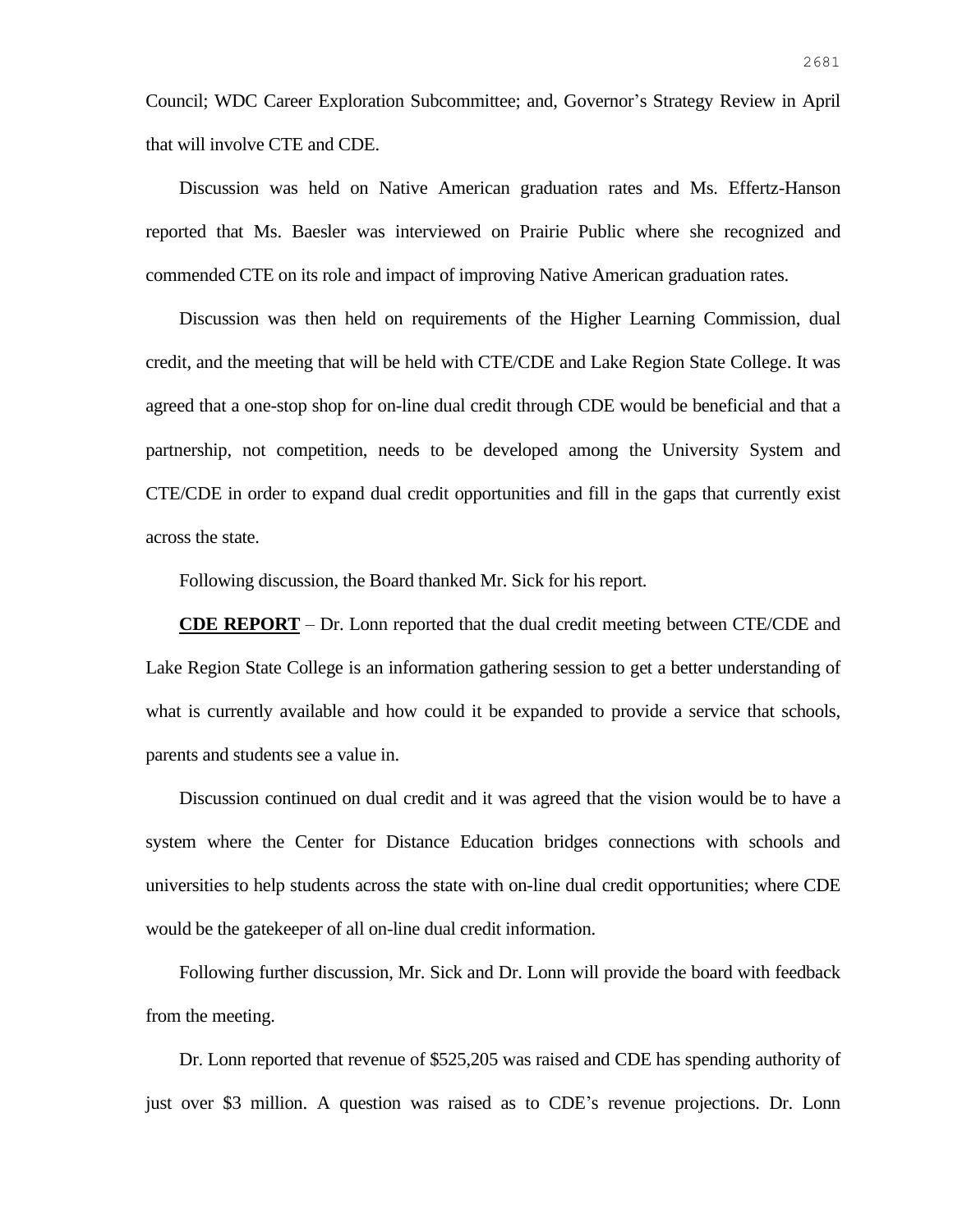responded that he will provide CDE revenue projections and fee information at the February meeting.

Dr. Lonn reviewed the CDE dashboard; program area information reporting that enrollment numbers are projected to surpass 4,000, with completion rates holding steady at 88%; reviewed CDE's Visionary Framework and Mission information; and, distributed and reviewed CDE Sustainability and Growth Plan 2021-2023 Biennium information.

Following discussion on the CDE Sustainability and Growth Plan and budget, Dr. Lonn responded that he will provide a sustainable funding proposal at the February meeting.

Following a brief discussion, the Board thanked Dr. Lonn for his report.

**PERKINS V UPDATE** – Mr. Sick stated that the public comment period on the Perkins Plan closes on January 31, 2020. As of today, five public comments have been received and will be responded to. Four public hearings were held in January with three held at the State Capitol with Zoom access and one was held only through Zoom.

Five training workshops through Zoom will be held in January and February to review and receive feedback of the CLNA (comprehensive local needs assessment) and new BRP system. Additional trainings will be offered if needed. Tentatively, CLNA and Applications would need to be completed by May 31 and approved by July 1, 2020, this is dependent on data information and questions from the field.

The State Plan will be submitted to the Governor's Office for a 30-day review period and then brought to the Board for review and approval at the February and March meetings. The final plan must be submitted by April 15, 2020.

In addition, Perkins policies are being reviewed and will be brought to the Board for review and approval at the March and April meetings.